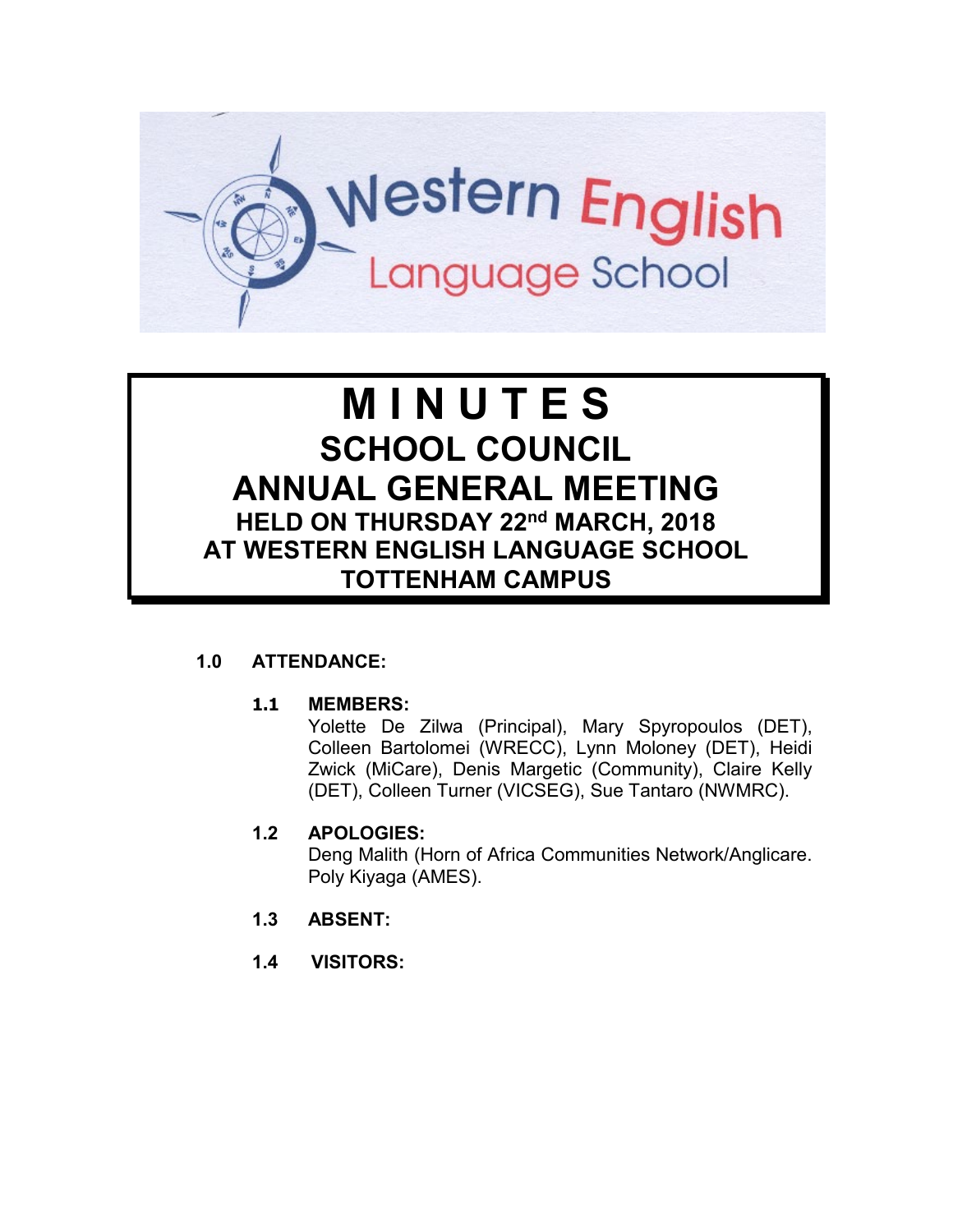## **Denis Margetic welcomed School Council members to the 2018 AGM.**

# **MINUTES OF THE PREVIOUS MEETING:**

It was noted that Heidi Zwick was not present at the 2017 AGM as stated in the previous year minutes.

#### **Minutes of Previous Minutes Accepted: Mary Spyropoulos Seconded: Claire Kelly**

#### **Recognition from School Council Treasurer:**

- The School Council Treasurer, Denis Margetic on behalf of the School Council President, expressed thanks to the leadership staff especially to the Principal.
- Thank you to all WELS staff for their hard work during the year.
- Best wishes to all teachers, parents and students for the 2018 school year.

## **Recognition from Principal:**

- The Principal acknowledged the School Council President, Denis Margetic, for his great work and constant support of WELS.
- The Principal acknowledged the attendance and dedication of School Council members in 2017.

#### **Annual Report to School Community-Process changed for 2018:**

• File uploaded and School Council President approves

#### **2017 Annual Report to the School Community:**

The Principal presented the 2017 Annual Report data to School Council members.

It was noted the Student Family Occupation (SFO) changes over the years for the base campus. SFO is lower at Footscray Campus. SFO is highest at Wyndham Campus. The SFO for Manor Lakes will be displayed once the campus has comparison data. This will be in the year 2020.

The two key improvements in the Strategic Plan 2014-2018 were firstly, the development and implementation of a syllabus across the whole school and secondly, the introduction and implementation of positive behaviours approach appropriate for newly arrived students at the Tottenham Campus. Extension of the positive behaviours approach to other sites will be implemented in 2018.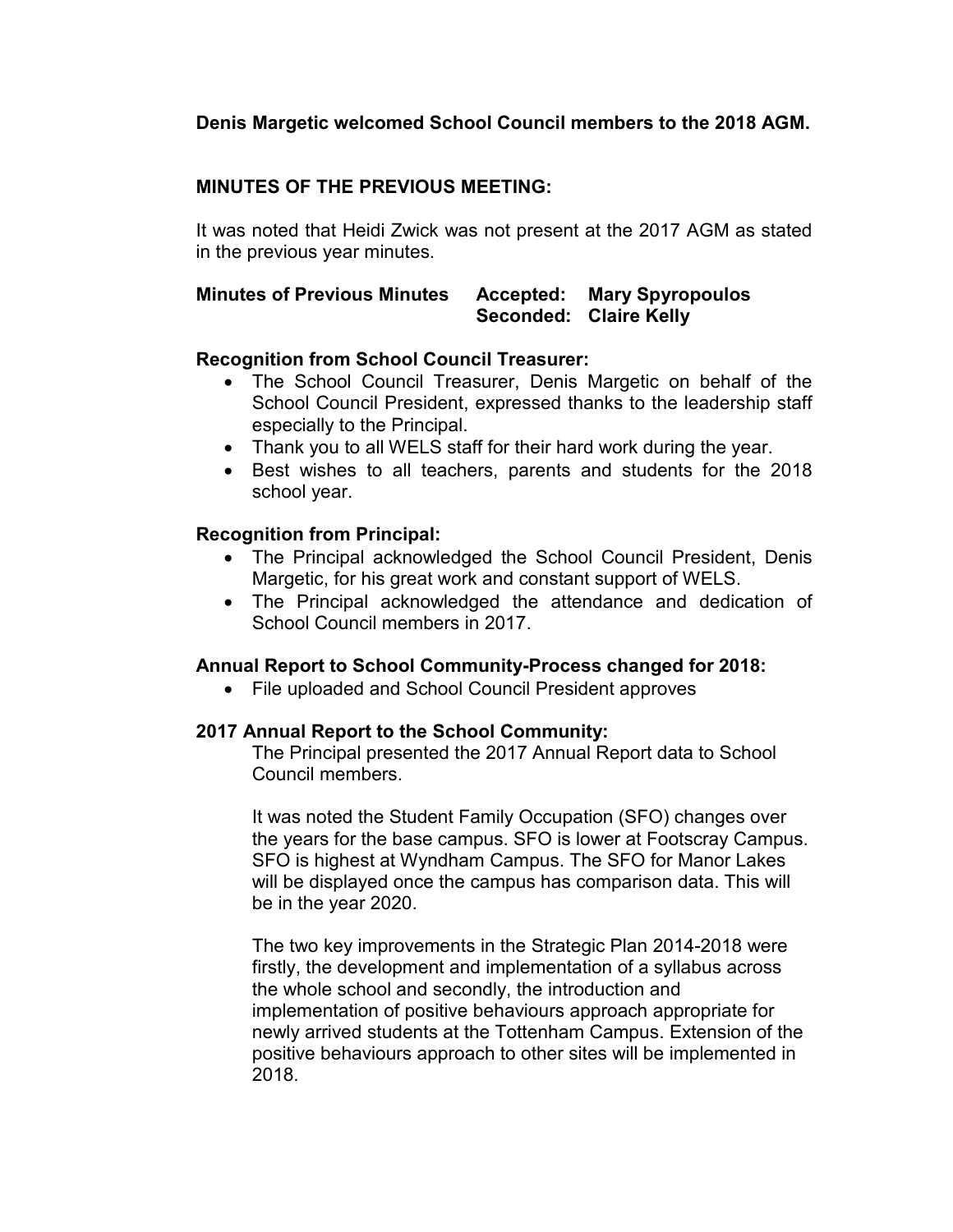## **Framework for Improving Student Outcomes (FISO):**

Over 2017, primary and secondary curriculum leaders delivered a whole school professional learning program (How Language Works) to teach EAL using a logical sequence of genres and a common pedagogical methodology. Equity funding enabled the school to create primary and secondary curriculum teams with the necessary time to plan and deliver the syllabus and whole school professional learning, with consultation and input from WELS staff.

# **Achievement:**

- WELS purpose built assessment tool continues to track individual improvement in student learning. The graphs clearly illustrate the progress made in the areas of speaking, listening, reading and writing by all students from equivalent, interrupted and pre-literature backgrounds over 2, 3 and 4 terms of enrolment.
- A request to include pre-lit data will be considered.

# **Engagement:**

- WELS maintains strong, ongoing partnerships with support agencies to ensure that early intervention strategies for students and families are in place.
- Pastoral care is embedded within all classes and the Student Representative Councils ensuring student voice, operate at each site.
- If students have a clear and inclusive curriculum, delivered by caring and well-equipped teachers, their chances of being disengaged are reduced.
- Induction program is in place for new staff.

# **Wellbeing:**

- It was noted that the teaching staff working at all WELS sites are dedicated and have a genuine passion for teaching newly arrived students.
- Parent satisfaction summary is excellent.
- Feedback from student survey is that they feel safe and very well supported.
- Feedback from community doctor program demonstrates that WELS offers a supportive environment for students.
- The recent student survey displayed very high satisfaction.
- The positive behaviour approach has made students more aware of their actions and how to behave in a respectful manner towards one another.
- Speech in Schools program is invaluable. Speech therapists provide a vital service by helping students improve their articulation and vocabulary.
- Psychologist services are pivotal to the wellbeing of our students.